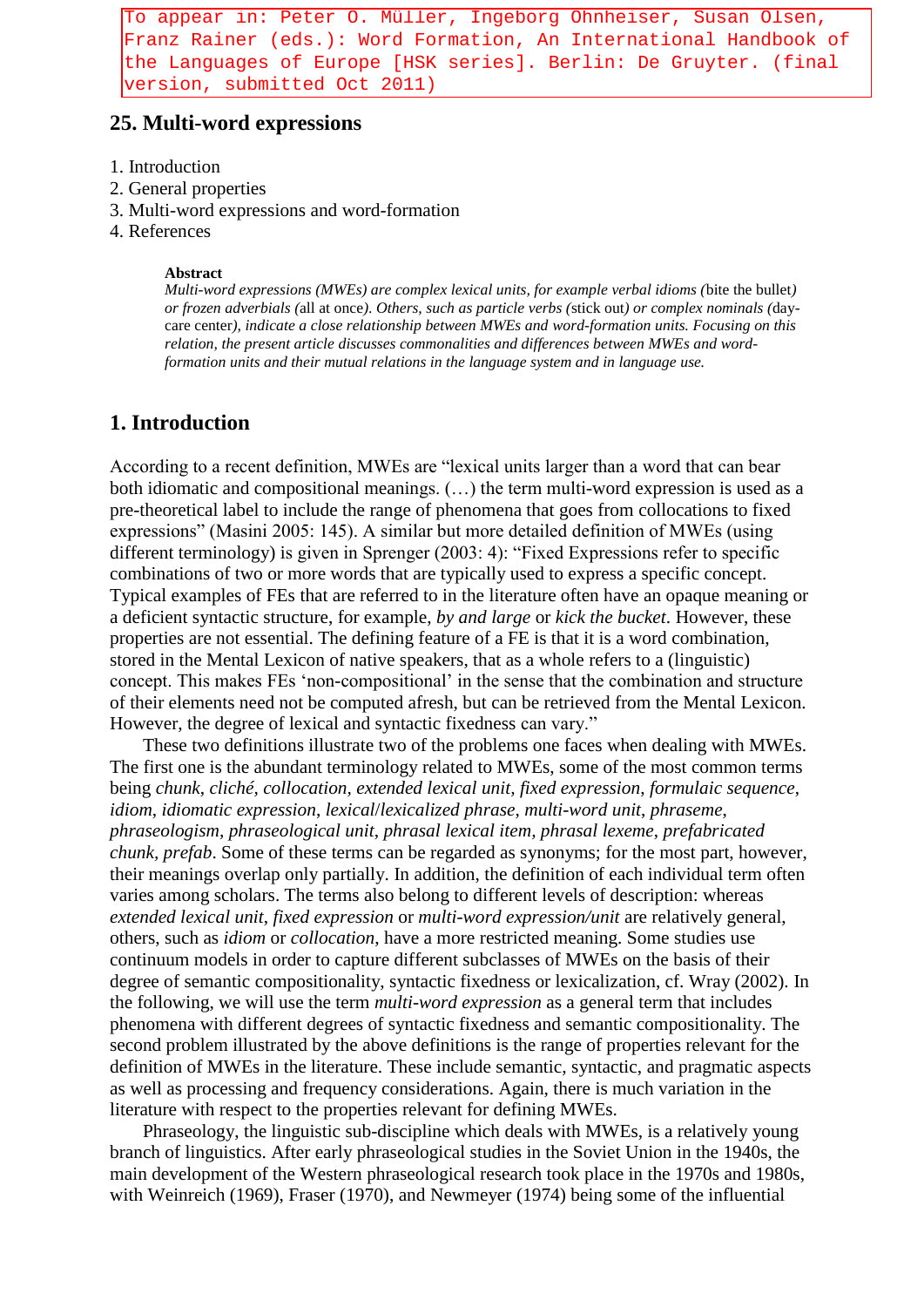early studies. In addition to structural aspects, research on MWEs has become increasingly important in the fields of lexicography, text linguistics, first and second language acquisition, second language education and machine translation. In particular, research on MWEs has become an important part of (both theoretical and experimental) psycholinguistics, dealing with the comprehension of MWEs, their storage and mental representation, the acquisition and loss of MWEs, and speech production. Furthermore, the development of new methodological approaches as well as the availability of huge electronic corpora has made corpus linguistics extremely important for phraseological research in recent years, as can be seen from the numerous corpus-based/driven studies on MWEs. Corpus linguistic approaches are based on frequency data rather than on predefined linguistic criteria, leading to a much broader view of MWEs than that prevailing in more traditional phraseology. There is a close relation between corpus linguistics and phraseological research in usage-based frameworks, such as constructionist approaches to grammar, as these theories attach great importance to authentic corpus data (cf. section 3.2.). Since providing complete references for these aspects of phraseological research would exceed the scope of this article, the reader is referred to recent review articles of psycholinguistic and computational phraseology, cf. Gibbs and Colston (2007), Häcki Buhofer (2007), Heid (2007, 2008), Moon (2007) and Sailer (2007).

The following list gives an overview of the phenomena commonly regarded as MWEs. Importantly, however, it is not intended as a classification of MWEs.

- Proverbs (*A bird in the hand is worth two in the bush*), quotations (*Shaken, not stirred*) and commonplaces (*One never knows*)
- Metaphorical expressions (*as sure as eggs is eggs* / German *so sicher wie das Amen in der Kirche* "lit. as sure as the amen in the church", *autumn of one's life* / German *Herbst des Lebens*)
- Verbal idioms (*to kick the bucket*, *to shoot the breeze*, French *marcher sur des œufs* "to walk on eggshells", German *jemanden nicht riechen können* "lit. to not be able to smell s.o., to not be able to stand s.o.", Dutch *iemand met de nek aankijken* "lit. to look at s.o. with the neck, to look down on s.o.')
- Particle / phrasal verbs (*to make up*, German *ankommen* "to arrive", Dutch *bijvallen* "to approve", Italian *mettere giù* "to put down")
- Light verb constructions / composite predicates (*to have a look,* German *zur Abstimmung bringen* 'to put to the vote', French *faire partie de* 'to be part of')
- Syntactic / quasi noun incorporation (German *Auto waschen* "to wash car", Dutch *piano spelen* "to play piano", Danish *købe hus* "to buy (a) house", Swedish *ha bil* "to have/own a car")
- Stereotyped comparisons / similes (*as nice as pie*, *swear like a trooper*, Dutch *koud als steen* "cold as stone", German *schimpfen wie ein Rohrspatz* "lit. to rant like a reed bunting, to rant and rave", French *bête commes ses pieds* "stupid like one"s feet")
- Binomial expressions (*shoulder to shoulder* / German *Schulter an Schulter*, *by and by* / German *nach und nach*, *nourish and cherish* / German *hegen und pflegen*)
- Complex nominals (*man about town*, *weapons of mass destruction*, *sheep's clothing*, French *marché aux puces* "flea market", Italian *atto di nascita* "birth certificate", Spanish *sillo para niños* "baby high chair", Russian *universal'nyj magazin* "department store", *kiosk moroženogo* "ice cream parlor")
- Collocations (*strong tea*, *hard frost,* German *Zähne putzen* "to brush teeth")
- Fossilized / frozen forms (*all of a sudden,* Dutch *in plaats van* "instead of", French *en fonction de* 'depending on')
- Routine formulas (*Good morning*, *How are you doing?, Happy Birthday*)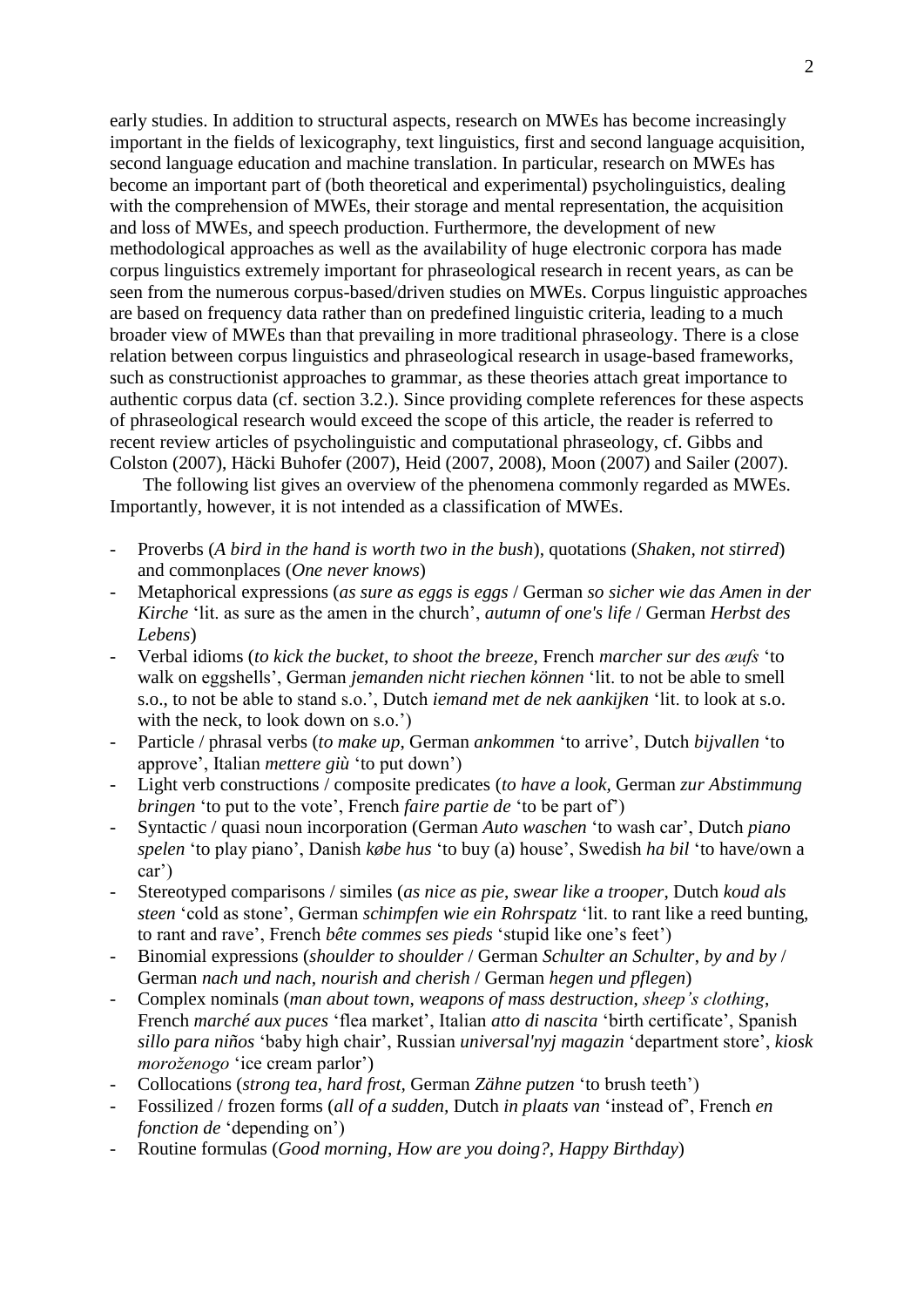This list of MWEs is neither complete nor generally applicable as, obviously, the question as to what counts as a MWE depends on the definition used. Also, it confuses semantic, syntactic, pragmatic, and distributional criteria. Thus, for instance, *strong tea* can be regarded as a complex nominal and a collocation at the same time. Nevertheless, these examples are useful as they give an impression of the range of relevant data. Naturally, not all of these kinds of MWEs can be dealt with in this article. In the context of this handbook, the focus is on the relation between MWEs and word-formation. For this reason, sentence-length expressions as well as routine formulas are not considered further. Instead, particular attention is paid to MWEs that have more or less direct counterparts in word-formation. In addition, the reader is referred to other pertinent articles in this handbook, for example article 24 on particle verbs and article 23 on noun incorporation.

In the following, we will start by reviewing the most important properties of multi-word expressions as discussed in the literature (section 2.). Section 3. then addresses the central topic, i.e. commonalities and differences between MWEs and word-formation units and their mutual relations in the language system and in language use.

### **2. General properties**

Multi-word expressions are complex by definition. Consisting of a minimum of two words, they cut across word boundaries. Some approaches draw a distinction between function words and content words, either in the sense that a MWE should comprise at least one content word, such as in *as far as*, or that a sequence of two function words should also qualify as a MWE, e.g. *up to*. With regard to the upper limit, it is generally assumed that MWEs do not exceed the sentence boundary. It is obvious that a definition of MWEs hinges crucially on the definition of the word and of word boundaries, as will be further discussed in section 3.

MWEs are different from "regular", purely syntactic complex expressions in that they form stable units with respect to various aspects. First, a MWE is a single lexical unit. This means that uttering a MWE involves the reproduction or retrieval of the phrase as a whole from the mental lexicon rather than the production or computation of the individual parts (for discussion, see, e.g. Wray 2008). MWEs are regarded as lexical units because they obviously form semantic units, that is, they function as an expression for a particular concept, just as words do.

Second, in the view of traditional phraseological research, prototypical MWEs by definition have non-compositional (or idiomatic) meaning, e.g. *to keep one's fingers crossed* / German *die Daumen drücken* "lit. to press thumbs". Although this is true for many MWEs, it is nowadays – thanks to the seminal paper by Nunberg, Sag and Wasow (1994) and others – generally accepted that non-compositionality should not count as a defining criterion for MWEs. This is why many approaches distinguish between several degrees of idiomaticity/non-compositionality of MWEs. However, the notion of non-compositionality is usually associated with several aspects of meaning, such as opacity, unanalysability or figurative meaning, which are often confused (or at least not made explicit) in the literature, cf. Svensson (2008). Generally, a distinction is made at least between fully opaque, nondecomposable MWEs (e.g. *red herring*), decomposable MWEs which contain one or several words with an idiomatic meaning (e.g. *black market*) and fully compositional, non-idiomatic MWEs (e.g. *fish and chips*). The latter are often referred to as "collocations" (cf., e.g., Barz 1996, Riehemann 2001, Burger 2010) or as "institutionalised phrases" (cf. Sag, Baldwin, Bond, Copestake and Flickinger 2002, Villavicencio, Bond, Korhonen and McCarthy 2005).

Third, MWEs have traditionally often been regarded as syntactically fixed expressions. However, as in the case of semantics, it is widely accepted nowadays that, although many MWEs are indeed syntactically fixed or otherwise deficient, this is not necessarily the case. Instead, MWEs exhibit a continuum of syntactic fixedness, which is often related to the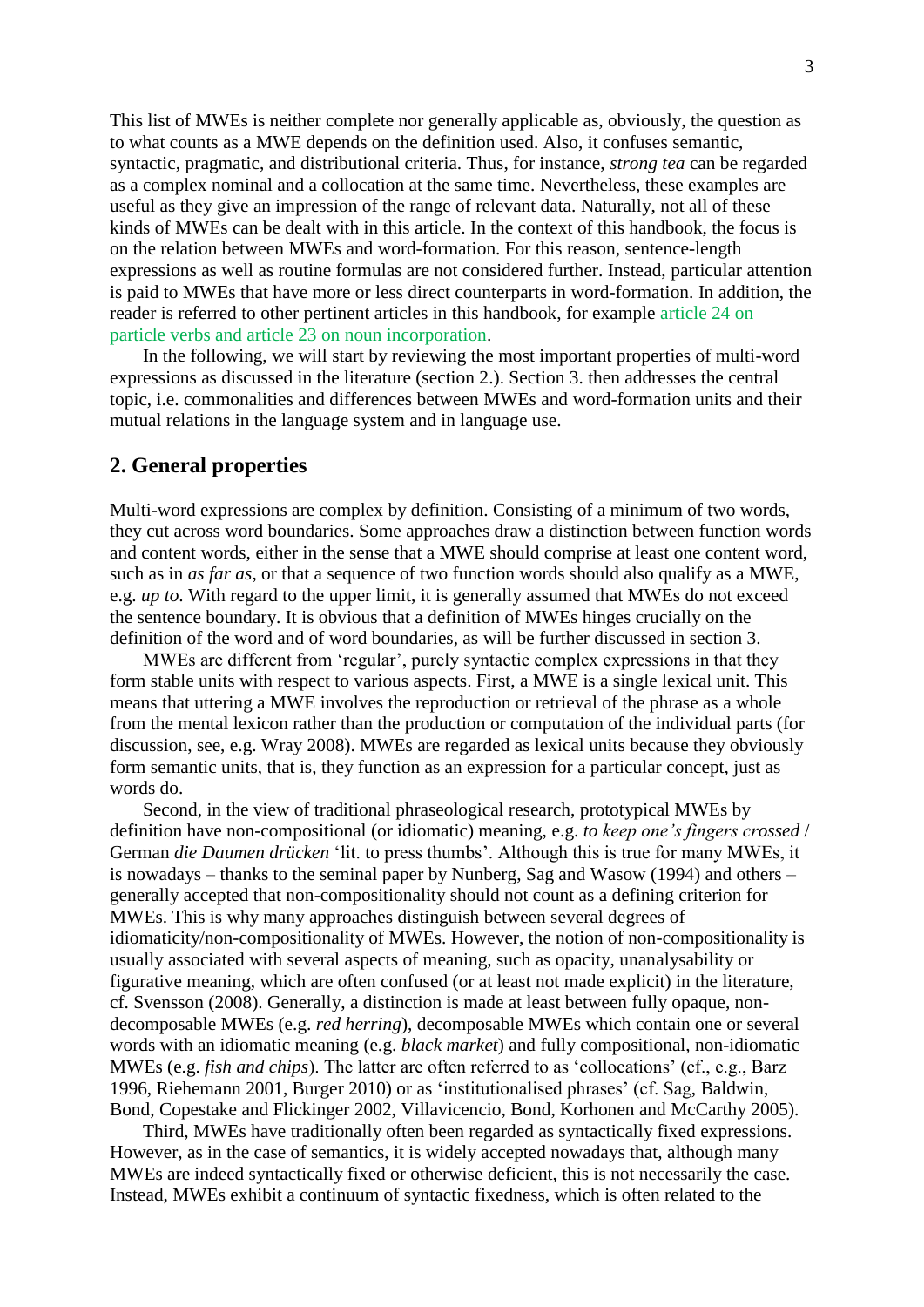degree of compositionality of meaning (see, for instance, Fellbaum 2011). On the one end, there are, rather infrequently, fully invariant expressions (e.g. English *by and large* / German *im Großen und Ganzen*). Some MWEs contain unique elements, i.e. items that only appear in one particular MWE and do not have a meaning on their own ("cranberry collocations", cf. Moon 1998), e.g. *klipp und klar* "lit. (klipp) and clear, clear as daylight". Other MWEs are restricted with regard to syntactic operations such as anaphoric reference, passivization, relative clause formation, topicalization, modification, and others (cf. Nunberg, Sag and Wasow 1994, Dobrovol"skij 1997, Moon 1998, Donalies 2009, Burger 2010, among others). For example, Dutch *rode kool* 'red cabbage' allows (in its MWE meaning) neither the modification of the adjective nor the insertion of another prenominal adjective, cf. \**erg rode kool* "very red cabbage", \**rode dure kool* "red expensive cabbage", cf. Booij (2009). However, although the word order is fixed in these cases, they are not fully invariant forms, as can be seen from similar examples in German. In spite of the syntactic restrictions, they exhibit regular inflection, e.g. *der blaue Fleck*, *dem blauen Fleck* "blue mark, bruise". On the other hand, many (often relatively complex) MWEs allow occasional variation in creative speech, e.g. by means of adjectival modification (cf. Ernst 1981, Fellbaum and Stathi 2006, Stathi 2007, Burger 2010), e.g. German *etwas unter den politischen Teppich kehren* "to brush something under the political carpet'. Finally, there are underspecified MWEs, i.e. patterns with open slots. Two subclasses can be distinguished: (i) MWEs with a more or less fixed group of lexical items that may be inserted in these slots, resulting in expressions which are relatively similar semantically (cf. Dobrovol"skij 1988), e.g. *to hit the roof/the ceiling*; German *jemandem eins aufs Dach/auf den Deckel/auf den Hut/auf die Nase/auf die Rübe geben* "lit. to give somebody something on the roof/on the hat/on the nose/on the conk, to conk somebody". (ii) Patterns with a variable slot to be filled by a non-restricted group of content words, such as the NPN construction (N *by* N, N *for* N, N *after* N, etc., e.g. *day after day*, cf. Jackendoff 2008). The NPN construction partially coincides with constructions known as binomials in traditional phraseology (e.g. Lambrecht 1984, Moon 1998, Burger 2010), e.g. Danish *to og to* "lit. two and two, pairwise", *med hud og hår* "lit. with skin and hair, neck and crop", German *null und nichtig* "null and void", *Hab und Gut* "goods and chattels". Other examples of patterns with open slots are the "time"-*away* construction (*Bill slept the afternoon away*, cf. Jackendoff 1997) or collocational sequences such as *a*/*an* N *of* or *at the* N *of* (e.g., *a kind*/*lot*/*number of*, *at the end*/*time*/*beginning of*; Renouf and Sinclair 1991, Biber 2009).

Finally, there is another aspect of MWEs' stability as units which has often been referred to in the literature as "habitualness" or "recurrence". MWEs are combinations of a minimum of two words which language users prefer over alternative combinations with an equivalent meaning, so they occur more frequently (cf. Erman and Warren 2000). This criterion is of particular importance for the identification of collocations as they lack other properties such as deviant semantics or syntax. The question as to what should count as "more frequently" as well as methodological questions of measuring frequency have been subject to extensive discussion in the corpus linguistic literature, cf. Bartsch (2004), Biber (2009) for an overview. According to one common view, MWEs are a combination of lexical items whose frequency of co-occurrence is larger than would be expected on the basis of chance alone, cf. Gries (2008).

### **3. Multi-word expressions and word-formation**

The relation between MWEs and word-formation can be considered under three aspects:

(i) The demarcation between MWEs and word-formation units. – Just like MWEs, wordformation units are complex units made up from a minimum of two constituents. Crosslinguistically as well as language-internally, languages differ greatly with regard to the degree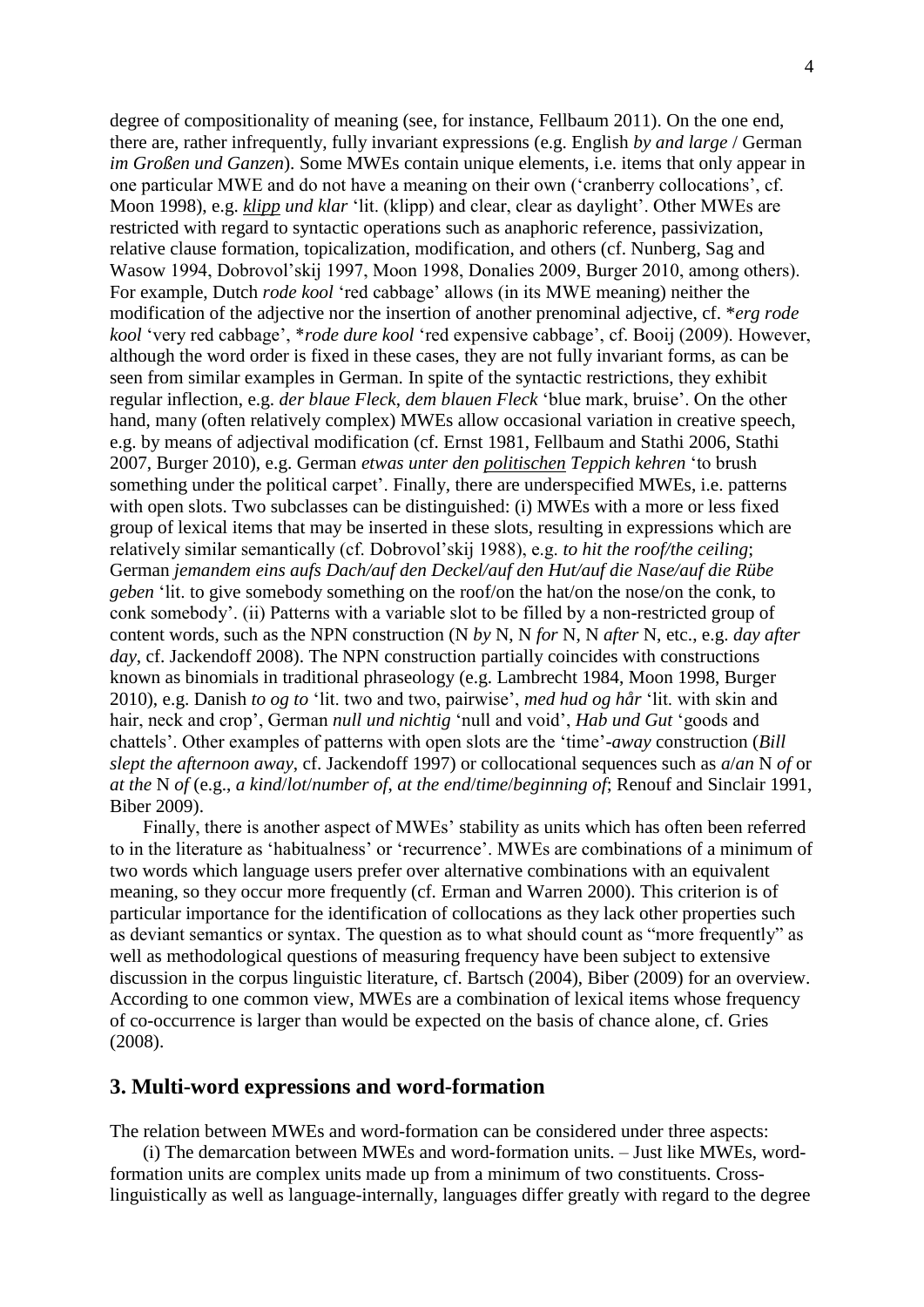to which the distinction between morphological and syntactic complex entities is formally marked. For instance, while the distinction between nominal compounds and phrases can easily be made on the basis of stress and inflection in German, Dutch and Danish, this is much more difficult in languages like English, French or Spanish. This difference is also reflected by the fact that in the latter languages, compounds are not, or not consistently, written as one word, in contrast to German, Dutch and Danish, which exhibit a consistent distinction between morphological and phrasal complex nominals in terms of spelling. Particle verbs such as English *to look up*, German *aufgeben* "to give up" or Dutch *opbellen* "to phone" are another case in point as they appear either as one single unit or as two words, depending on the kind of sentence they appear in, e.g. *Er will den Plan aufgeben* "He wants to give up the plan" vs. *Er gab den Plan auf* "He gave up the plan / gave the plan up".

(ii) MWEs as alternative forms to word-formation units. – Often, MWEs and wordformation can be regarded as alternative means for naming a particular concept, e.g. German *weiß wie Schnee* "white as snow" vs. *schneeweiß* "snow-white", *schwarzer Tee* vs. *Schwarztee* "black tea". In contrast to these examples, however, morphological and phrasal forms of this kind do not usually exist side by side. Instead, the existence of one form usually blocks the formation of the other. This raises questions as to the function of lexical entities and the factors determining the choice between word and MWE formation. These aspects have – to our knowledge – been given relatively little attention, both in the morphological and phraseological literature, the works by Fleischer (1982/1997, 1992, 1996, 1996a, 1997a) and Barz (1988, 1996, 2007) being exceptions to this.

(iii) Implications for the architecture of the language system. – Studying the processes of both word and MWE formation leads to important insights in the structure of the language system. This applies in particular to the question as to whether these processes can be described as regular and/or productive.

The following sections review the shared properties of multi-word expressions and wordformation units as well as the differences between them while taking the aspects mentioned above into account, in particular the aspect of competition between phrasal and morphological patterns.

#### **3.1. Shared properties of multi-word expressions and word-formation units**

Both MWEs and word-formation units are by definition complex expressions. As the constituents of MWEs are words, the parallel between MWEs and word-formation units can be narrowed down to the parallel between MWEs and compounds since compounds are made up of free morphemes (words and stems), whereas derivation involves the combination of free and bound morphemes. This parallel leads to the question as to whether compounds should be regarded as MWEs too, since in English (and other languages) it is relatively difficult to draw a clear distinction between nominal compounds and corresponding phrases on formal grounds, as mentioned above. However, this problem has only rarely been tackled explicitly in phraseological research, as has been pointed out by Granger and Paquot (2008). Whereas Moon (1998) excludes nominal compounds from her study because of their morphological nature, many studies of English MWEs not surprisingly include nominal compounds, e.g. Sag, Baldwin, Bond, Copestake and Flickinger (2002), Villavicencio, Bond, Korhonen and McCarthy (2005). Sometimes a distinction is drawn on the basis of the spelling (i.e. a form is considered as a MWE if written as two words, but not if written as one; e.g. Erman and Warren 2000, Copestake, Lambeau, Villavicencio, Bond, Baldwin, Sag and Flickinger 2002). Such a distinction, however, although understandable from the practical viewpoint of conducting a corpus study, is rather unsatisfactory from a theoretical point of view.

The next property shared by MWEs and word-formation units is their status as a lexical unit. More precisely, word-formation units are potential lexical units. That is, although most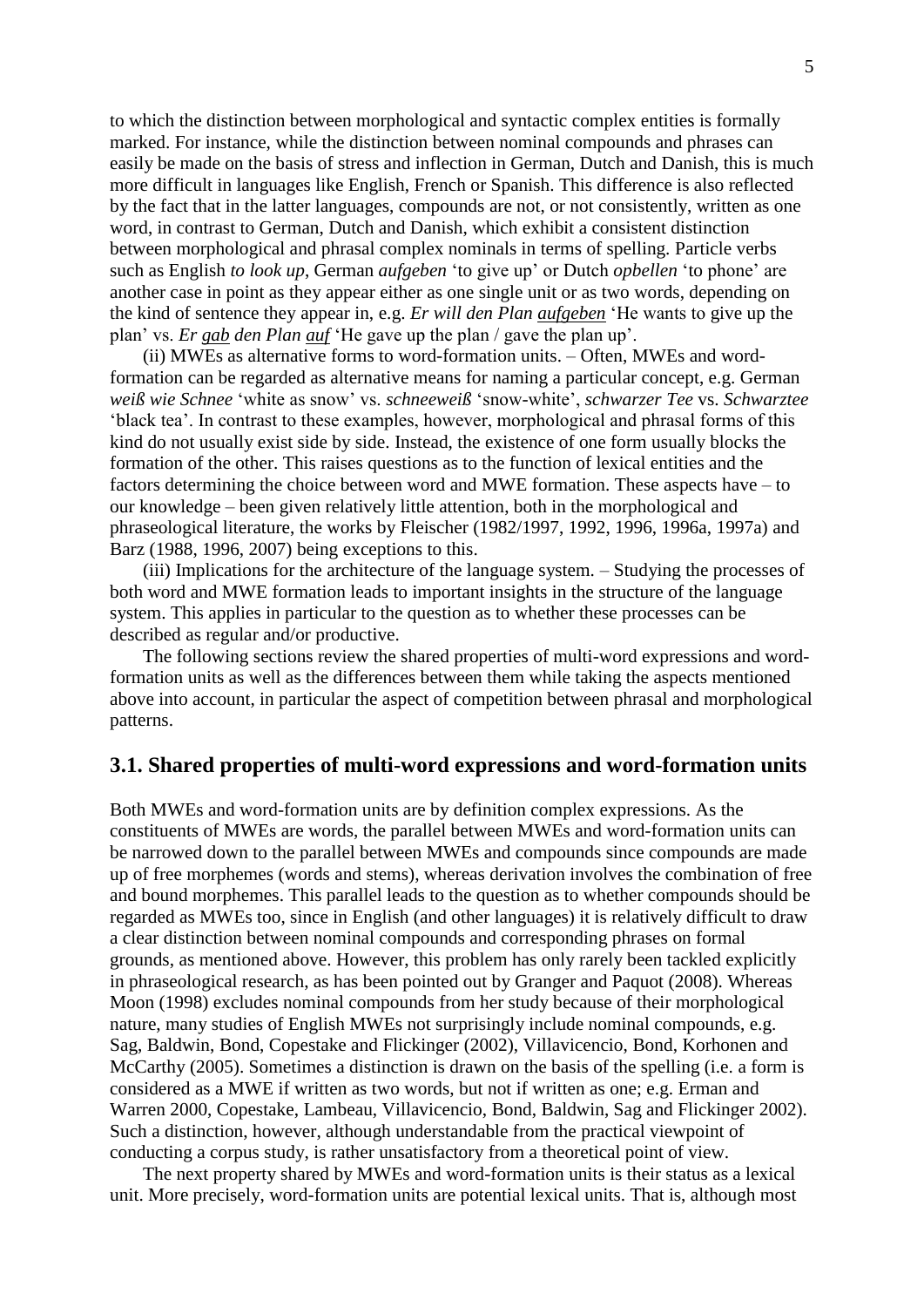word-formation units end up in the lexicon, there are also ad hoc forms that are only produced for occasional use in a particular context and therefore do not become lexicalized. MWEs, on the other hand, seem to be lexical by definition: MWEs with deviant semantic or syntactic properties necessarily have to be stored in the mental lexicon. However, in a broad view of MWEs that includes patterns with variable slots (cf. section 2.), MWEs must be regarded as potential lexical units too rather than as being lexical by definition. Acknowledging phrasal patterns of this kind means that there must also be non-lexicalized MWEs, i.e. MWEs that have been occasionally coined as instantiations from a certain phrasal pattern for use in a particular situation but have not become lexicalized.

Closely related to their lexical status is another property shared by MWEs and wordformation units: their function. Both forms function as linguistic signs for specific concepts, i.e. they are names. However, as has been repeatedly mentioned in the literature, wordformation units – and in particular compounds – may also be used as mere descriptions, i.e. as expressions that describe a concept but do not name it – just like "regular", non-lexicalized phrases do. A case in point is the well-known example *apple juice seat* when used in a particular conversation to indicate a seat in front of which a glass of apple-juice has been placed (cf. Downing 1977). It is obvious that this use of *apple juice seat* does not involve the existence of a corresponding self-contained concept. Accordingly, one may wonder whether MWEs can have a descriptive function too. However, this question has – as far as we know – not yet been discussed in the literature.

Finally, both MWEs and word-formation units may have compositional or noncompositional semantics, and both may (but need not) contain constituents with a metaphorical meaning.

## **3.2. Differences between multi-word expressions and word-formation units**

The main difference between MWEs and word-formation units is that, while both are complex expressions, MWEs are phrases, i.e. syntactic entities, whereas word-formation units are words, i.e. morphological entities.

A first question related to this difference in status between MWEs and word-formation units has to do with their mutual relations: should MWEs and word-formation units be regarded as alternative means that complement each other or as competitive processes instead? Obviously, lexical categories differ greatly with regard to their attraction to MWE formation and word-formation. According to Fleischer (1996a, 1997a) and Barz (2007), MWEs are abundant in the verbal domain, but they are less frequent with nouns and adverbs and even more infrequent with adjectives in German (and presumably also in other (Germanic) languages). This unequal distribution can be related to the corresponding wordformation processes: whereas verbal compounding does not exist in German, or exists there only marginally, and the number of verbal prefixes is relatively restricted, nominal compounding is highly productive. That is, MWEs and word-formation units seem to complement each other, supporting the view of MWEs and word-formation are alternative means of expanding the lexicon. Of course, other factors are important in this connection too. For instance, MWEs (especially verbal ones) are often said to exhibit a high degree of expressivity (e.g. *to sweat blood* / German *Blut und Wasser schwitzen*). Likewise, German MWEs seem to include a high proportion of technical terms and proper names (e.g. *Echte Kamille* 'German chamomile', *Totes Meer* 'Dead See'). Thus, stylistic factors also play an important role in the alternation between MWEs and word-formation.

There also seems to be a major difference inbetween the way in which MWEs and wordformation units come into existence. Word-formation units, we can assume, are the result of regular, more or less productive word-formation rules (or patterns or schemas, depending on the particular framework used). On the other hand, many MWEs are made from existing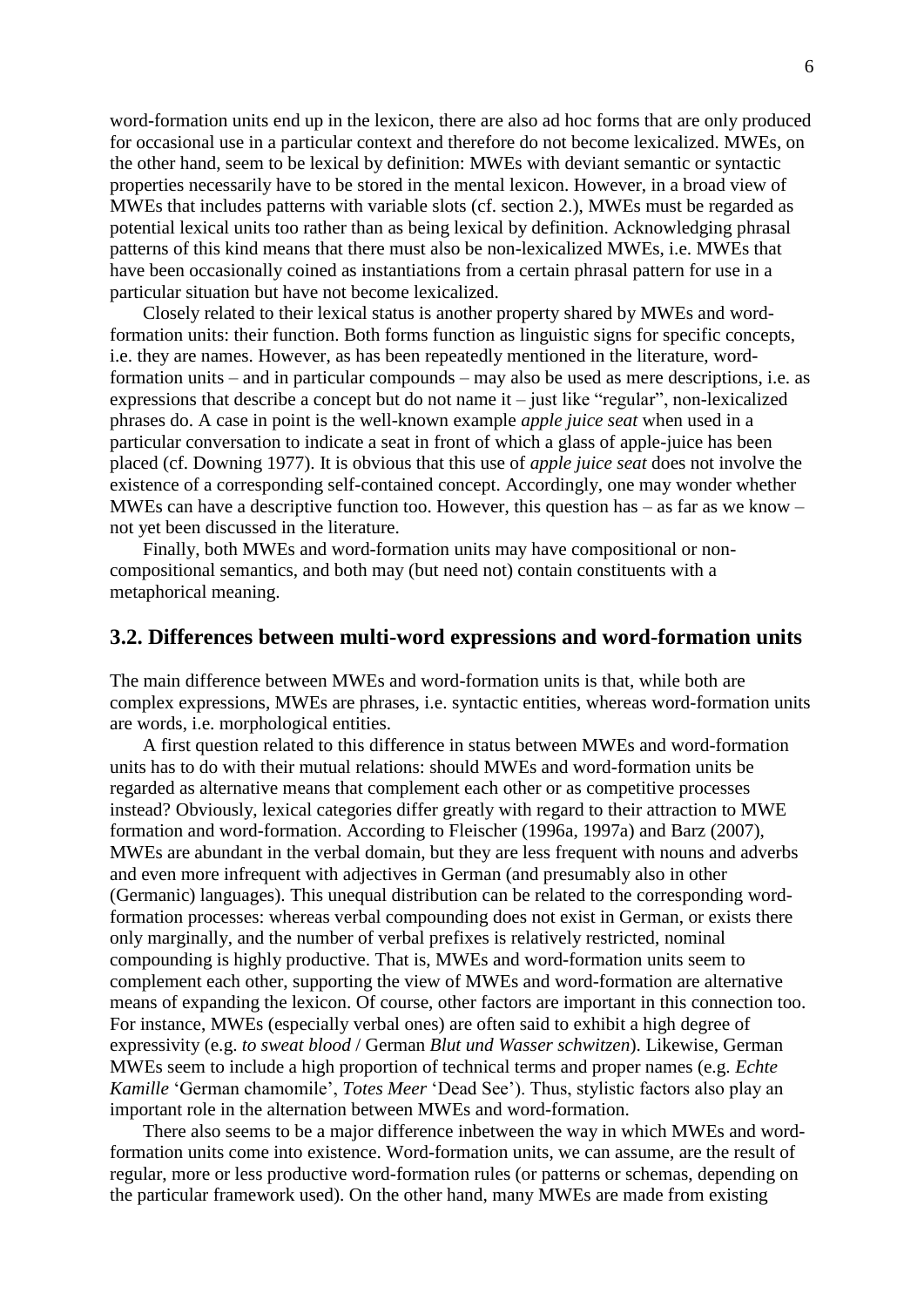phrases in a secondary process, i.e. through semantic reinterpretation or specialization, or just by becoming habitual through frequent use (cf. Fleischer 1997a, Barz 2007). These changes may also affect the syntactic properties of the phrase, for example by causing it to lose its syntactic flexibility. Such a view of MWEs and word-formation units in fact implies a fundamental difference between them: word-formation is a primary process, it is regular and – given extralinguistic motivation – it is more or less predictable, whereas MWE formation is a secondary process, i.e. an unsystematic and idiosyncratic lexicalization of phrasal units, and it is not predictable at all. However, in addition to highly idiosyncratic MWEs resulting from the alteration of existing phrases, there are also many MWEs that are obviously based on patterns or schemas. The NPN construction and the "time"-*away* construction mentioned in section 2. are pertinent examples of this. Also, lexical A+N phrases (e.g. German *blauer Fleck*, Dutch *rode kool*, cf. section 2.) can be regarded as instantiations of an abstract lexical schema that is equipped with additional morphosyntactic restrictions (compared to regular, non-lexicalized A+N phrases, cf. Booij 2009).

Under the assumption that MWEs may be formed from abstract underlying patterns or schemas, MWEs become more similar to word-formation units, and the difference between MWEs and word-formation is less fundamental than described above. This view, however, makes important assumptions about the architecture of the language system as it assumes the existence of regular and productive phrasal patterns within the lexicon. Obviously, such a view is incompatible with a modular view of the grammar system, i.e. a strict separation of grammar and the lexicon as set forth in mainstream generative grammar. On the contrary, it is in full agreement with the fundamental assumptions behind a number of related frameworks known as 'constructionist' theories (e.g. Goldberg 1995, 2006, Croft 2001, Jackendoff 2002), and, similarly, cognitive grammar (e.g. Langacker 1987, 1991; for an overview of different linguistic frameworks and MWE research, see Wray 2008, Gries 2008). Leaving aside many details and differences, these theories share the assumption that "constructions", i.e. symbolic units that are pairings of form and meaning, constitute the basic elements of the language system, and that there is no such thing as a strict divide between grammar and lexicon. Not surprisingly, much recent work on MWEs is constructionist-based, for example Riehemann (2001), Masini (2005, 2009), Booij (2002, 2009, 2010), Jackendoff (1997, 2008), Poß (2010). It can be said without doubt that the increased interest of theoretical linguistics in research into MWEs is connected with the development of constructionist frameworks during the past decades: work on specific constructions such as the *let alone* construction in Fillmore, Kay and O"Connor (1988) and the insight that MWEs are central to language and cannot be disregarded as marginal by linguistic theory (e.g. Jackendoff 1995) were fundamental for the further development of constructionist theory. Even earlier, similar ideas of considering MWEs as being variable syntactic patterns with open slots within the lexicon have been developed in more traditional research on phraseology under the name of *Modellbildung* (cf. Häusermann 1977) and *Phraseoschablone* (cf. Fleischer 1982/1997).

## **3.3. Competition between phrasal and morphological patterns**

Fellbaum (2011: 454) speculates that "perhaps the most important function of many idioms, which may account for their universality and ubiquity, is that they provide convenient, prefabricated, conventionalized encodings of often complex messages." In contrast to 'regular' phrases, the central functions of MWEs are the encoding of complex messages and the providing of names for (complex) concepts ("nominative function", cf. Fleischer 1982: 129). This can be illustrated by comparing the MWE *black market* with its paraphrase (taken from Merriam-Webster): "illicit trade in goods or commodities in violation of official regulations; also: a place where such trade is carried on".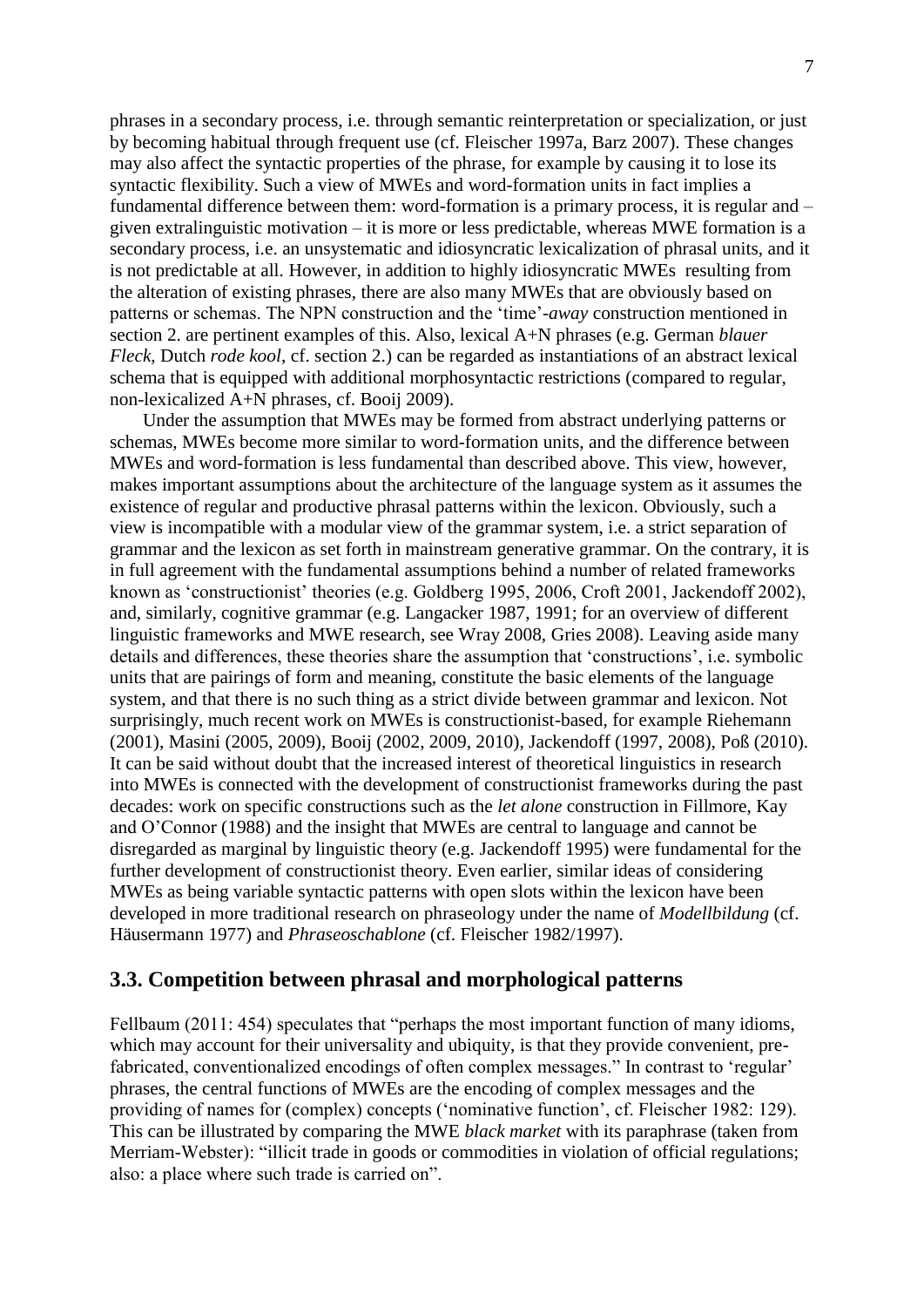MWEs like *black market* share their naming function with morphologically complex words like compounds (cf. Barz 2007). If, therefore, a clear formal distinction cannot be drawn between complex morphological and phrasal entities, this functional equivalence may lead to the assumption of "mixed" rather than pure morphological or syntactic entities. For instance, it has been proposed that English A+N sequences might be constructions that are neither fully lexical nor fully syntactic and that there might therefore be a significant area of overlap between syntax and lexicon (cf. Sadler and Arnold 1994, Giegerich 2005).

The shared function of complex morphological and phrasal entities becomes even more significant through language comparison. Comparing English A+N units with their counterparts in Dutch and German reveals that speakers of Dutch very often use MWEs (*zwarte markt* "black market", *rode wijn* "red wine") where German has compounds for the same concepts (*Schwarzmarkt, Rotwein*) (cf. section 2. for some criteria for distinguishing phrases from compounds in Dutch and German). Dutch, like German, has A+N compounds (*fijnstof, Feinstaub* "fine particles", *zuurdeeg, Sauerteig* "sour dough"), and German, like Dutch, allows for phrases being used as lexical units (*saurer Regen, zure regen* "acid rain"). However, these forms are not equally distributed in both languages: hundreds of lexicalized A+N compounds in German correspond to A+N phrases in Dutch (*Dunkelkammer – donkere kamer* "darkroom"*, Vollmond – volle maan* "full moon"; cf. Booij 2002, Hüning 2010). Within one language, lexicalization of one form often blocks the other, corresponding form (as indicated by #), e.g. *grüne Welle* 'lit. green wave, progressive signal system' vs. #Grünwelle, *die Dunkelkammer* "darkroom" vs. #*die dunkle Kammer* (although this is a well-formed phrase, it is blocked for the specific interpretation expressed by the compound). The same is true for Dutch, where the potential compound #*zuurregen* and the potential phrase #*dunne druk* are blocked by the existence of *zure regen* "acid rain" and *dundruk* "lightface".

The fact that lexicalization of a phrase can be blocked by the existence of a compound and that compounding can be blocked by the existence of a MWE shows that the syntactic and the morphological pattern are in competition with each other. This has been taken as a further argument against theories in which syntax and lexicon are seen as distinct modules of a language, since blocking only takes place among lexical elements (cf. Booij 2002, 2010, among others).

The question, then, is which factors determine the choice of one of the two patterns for encoding a certain concept. One factor is probably analogy with existing forms. For German A+N sequences, the choice between both patterns seems to be sensitive to type frequency effects, as shown by Schlücker and Plag (2011). The realization of an A+N sequence as either a compound or a phrase is largely dependent on the availability and the number of similar constructions in the mental lexicon of the speakers.

Blocking is, however, almost never absolute. Expressions like *grüner Tee* and *Grüntee* "green tea" or *schwarzer Markt* and *Schwarzmarkt* "black market" are used side by side, even in one text. The coexistence and use of both the compound and the synonymous phrase might be explained by the need for stylistic variation. It could, however, also indicate a diachronic change. Synchronically, the compound *Schwarzmarkt* is more conventional and more frequent, but diachronically, the meaning was first expressed by the phrase *schwarzer Markt*. This phrase has been gradually replaced by the compound since the middle of the  $20<sup>th</sup>$ century. Thus, the existence of a MWE and a synonymous compound might be an indication for a transitional phase in which one is replaced by the other. This replacement on the lexical level could correspond to the changing degrees of productivity of the patterns.

Thus, the syntactic and the morphological A+N pattern may function as competing categories. This is, however, only true for a subset of all possible A+N combinations because of a restriction on A+N compounding according to which the adjective has to be monomorphemic in A+N compounds. Thus, morphologically complex adjectives may be part of a lexicalized phrase, but not of an A+N compound (*der wissenschaftliche Mitarbeiter –*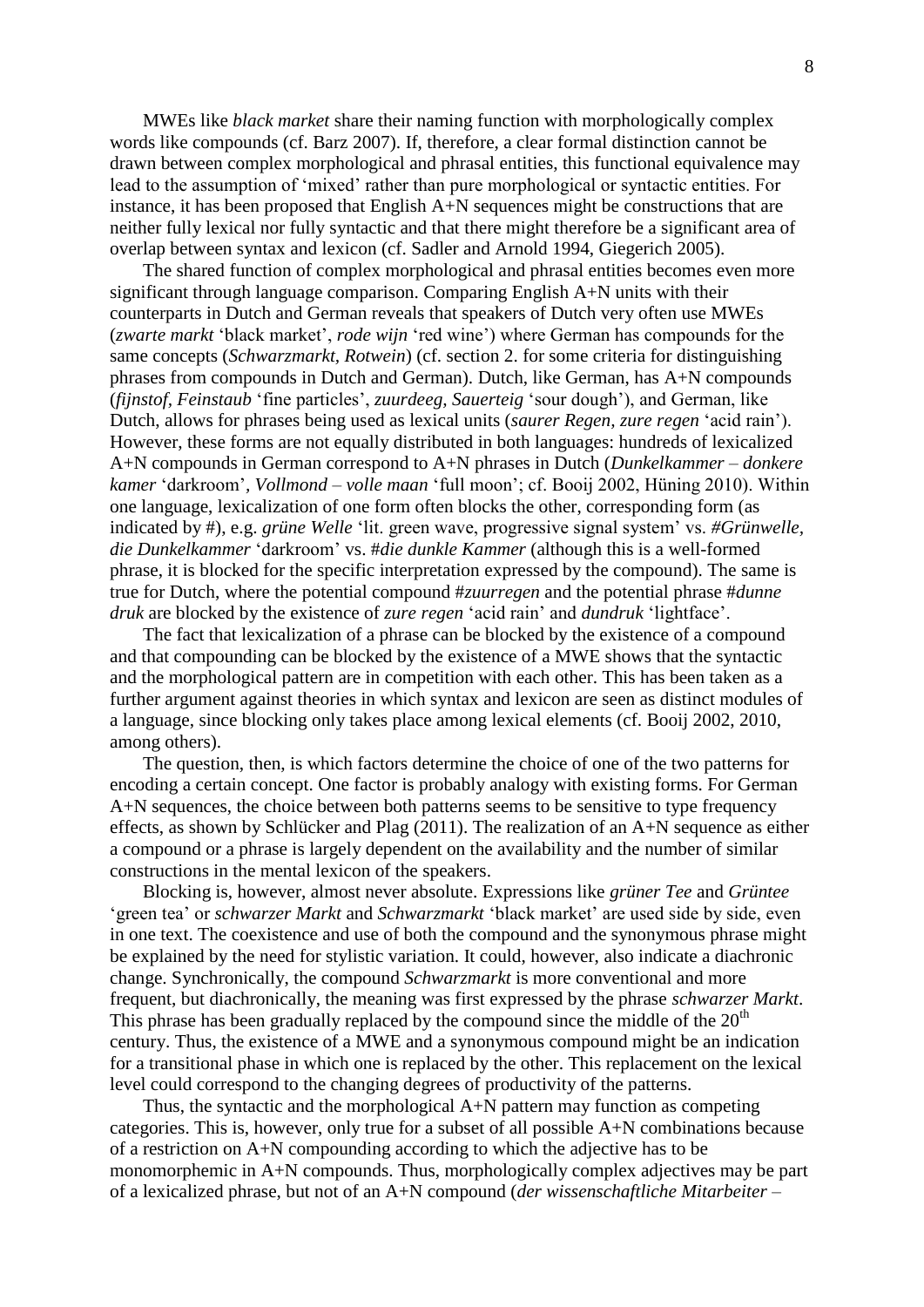*\*der Wissenschaftlichmitarbeiter* "scientific assistant"; *die treulose Tomate – \*die Treulostomate* "lit. faithless tomato, fair-weather friend"). A phrase is therefore a much more flexible means of coining a name consisting of an adjective and a noun than a compound as there are no restrictions on its formation.

Greater flexibility and applicability seems to be a general property of phrasal patterns as compared to compounds. This can also be illustrated by what is known as a "phrasal simile" in the literature (other terms are "frozen simile" or "stereotyped comparison", cf. Fiedler 2007: 43). According to Wikberg (2008: 128) a "simile can be defined as a figurative expression used to make an explicit comparison of two unlike things by means of the prepositions *like, (as) … as* or the conjunctions *as, as if, as though*." Similes thus can be conceived of as fixed comparative frames, i.e. as patterns with open slots. They have the structure of a typical comparison and can be used predicatively or adverbially.

We will focus on two frequent types of these comparisons, an adjectival type (*(as) strong as a horse, (as) white as snow*) and a verbal type (*to eat like a horse,* to *sleep like a log*). These phrasal similes can be found in many languages. Fleischer (1992: 63) even states a particular phraseological affinity of comparative structures and binomials.

According to Wikberg (2008), similes have to be distinguished from literal comparisons and from metaphors. While literal comparisons are reversible (*olive oil is like a fine wine – a fine wine is like olive oil*), similes are not (*Kim is like a ray of sunshine – \*a ray of sunshine is like Kim*) (examples taken from Wikberg 2008: 129). From a functional point of view, similes resemble metaphors: speakers ascribe some characteristic to something or somebody by making use of a supposed similarity. Similes are, however, more explicit, which explains why metaphors are sometimes seen as elliptical similes. The German MWE *er ist (so) dumm wie ein Esel* "he is (as) stupid as a mule", in this view, corresponds to the metaphor: *er ist ein Esel*.

In our context, it is interesting that similes and compounds often function as alternative means for expressing a particular concept. Many similes of the adjectival type have a lexical equivalent (an N+A compound): *(so) weiß wie Schnee* "as white as snow" – *schneeweiß* 'snow-white'. In the compound, the phrasal comparison is compressed into one word. This can therefore be regarded as a case of "univerbation". It is an endocentric compound and the adjective functions as the syntactic and semantic head. As in the phrasal expression, the comparison is made explicit by giving the "tertium comparationis" (the adjective), which is modified by the first element of the compound (the noun). The comparison can thus be expressed syntactically/phraseologically or morphologically without a difference in meaning: *ihre Haut war weiß wie Schnee / schneeweiß* – 'her skin was as white as snow / snow-white'.

This parallel, however, only holds for the adjectival type of phrasal similes. Verbal comparisons cannot be expressed by means of a compound: *frieren wie ein Schneider* "lit. to freeze like a tailor, to be very cold" *– \*schneiderfrieren; schimpfen wie ein Rohrspatz* "lit. to rant like a reed bunting, to rant and rave' – *\*rohrspatzschimpfen*. This type of noun incorporation is ungrammatical, and verbal compounding is in general highly restricted in German. This illustrates once more (as in the A+N case above) that the syntactic patterns are less restricted, and accordingly more flexible, than the morphological ones.

For the adjectival type, the coexistence of both the MWE and the compound is wellestablished in many cases. Pairs like *flink wie ein Wiesel* ("lit. (as) nimble as a weasel") *– wieselflink* or *schlank wie eine Gerte* ("lit. (as) tall as a whip") – *gertenschlank* are wellknown to native speakers of German. In many other cases, however, the compound is not conventionalized. Words like *haubitzenvoll* (< *voll/blau wie eine Haubitze* "lit. drunk like a howitzer, as drunk as a skunk") or *bohnenstrohdumm* (< *dumm wie Bohnenstroh* "lit. dumb like bean straw, as thick as a brick') are grammatical and can be found via Google, but they are not conventionalized and their use is highly marked. The relationship between the two patterns is asymmetrical: all compounds expressing a stereotyped comparison have a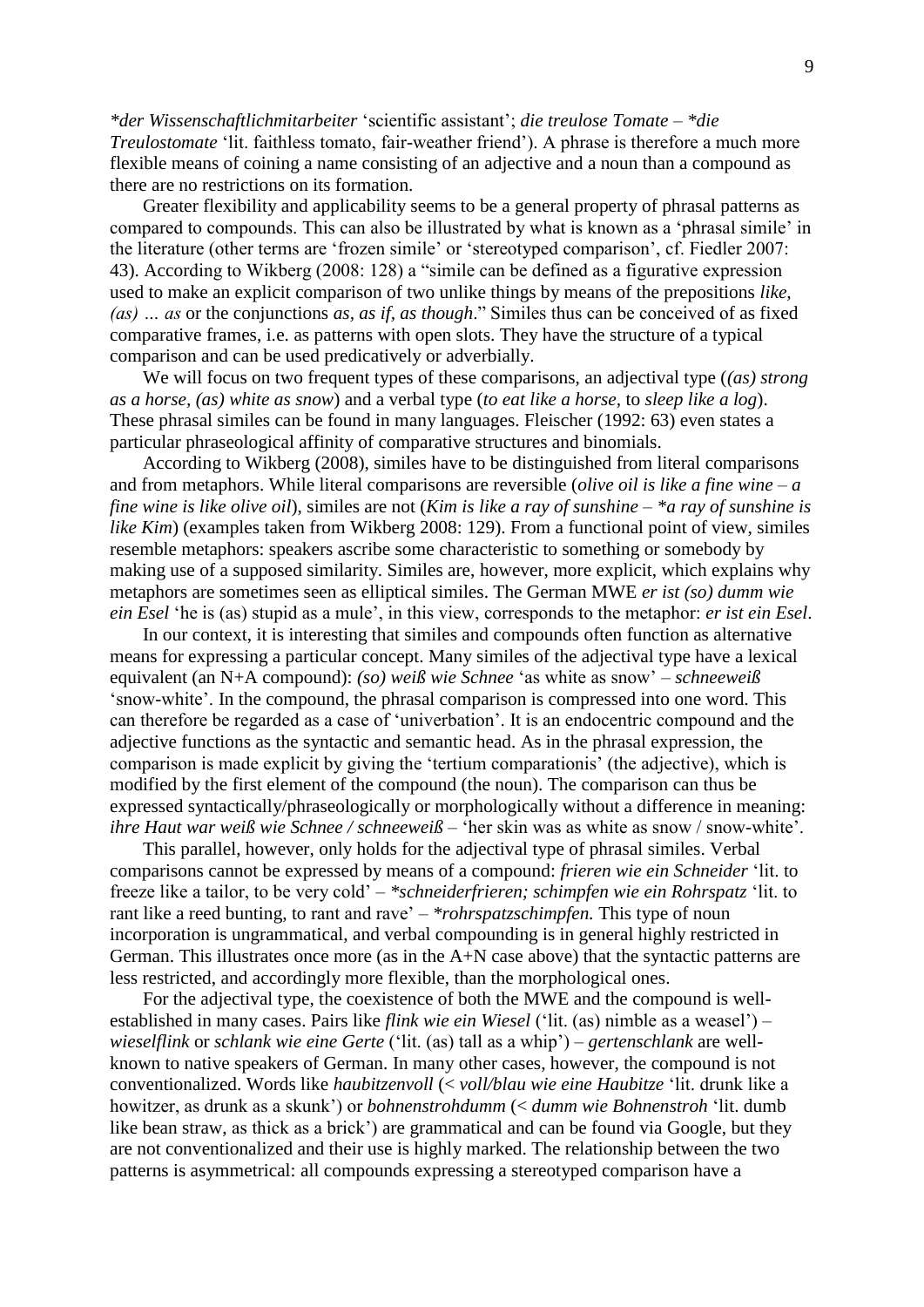corresponding phrasal comparison but not vice versa. There are many phrasal similes without a corresponding compound.

Another difference concerns the syntactic behaviour of similes and compounds. Both can be used predicatively or as an adverbial, but only the compound can be used prenominally as an attribute in an NP (*der Kleinwagen war wieselflink / flink wie ein Wiesel* "the compact car was as nimble as a weasel" – *der wieselflinke Kleinwagen*). MWEs, on the other hand, can only be used in postnominal position to modify a noun (as an apposition): *der Kleinwagen, flink wie ein Wiesel.*

Thus, as in the A+N case, the morphological and the phrasal comparative pattern are competitive only with regard to a relatively small subset of all possible similes. Compounding is, again, much more restricted than MWE formation. On the other hand, compounds are words, and this makes them more versatile with regard to their syntactic range of use.

### **3.4. Constructionalization**

In phrasal similes the noun tends to lose its literal meaning. The comparison often seems to be "strange" or far-fetched (Donalies 2009: 76). Why is *Bohnenstroh* "dumb" (*dumm wie Bohnenstroh sein* "lit. dumb like bean straw, to be as thick as a brick")? What has drunkenness to do with a skunk (*as drunk as a skunk*)? Other comparisons seem to be motivated. For instance, it seems reasonable to consider a weasel as agile (*flink wie ein Wiesel*). In most comparisons, however, the intensifying meaning dominates the meaning of the expression as a whole. This seems to be true for MWEs as well as for compounds: *dumm wie Bohnenstroh* means "very dumb" and *wieselflink* means "very agile".

This kind of abstract intensification of meaning suggests the existence of abstract 'models' (Burger 2010: 44) or 'constructional schemas' (in the sense of Construction Grammar, cf. Booij 2010 and article 12 on construction grammar) for intensifying MWEs and compounds in German:

| MWE:      | $[(so)$ A wie N $] \leftrightarrow '$ very A' |
|-----------|-----------------------------------------------|
| Compound: | $[N + A]_A \leftrightarrow 'very A'$          |

These schemas can be seen as subschemas of a more general literal comparison schema (in the MWE case) and of a more general schema for N+A compounding. In German, most N+A compounds express a comparison, but there are also other meaning relations, e.g. *lebensfremd*  "lit. life foreign, remote from everyday life", *knielang* "lit. knee long, knee-length" etc. The comparative subschemas in question inherit some of their general properties from the general schemas for the MWEs and the compounds. However, they add the intensifying meaning which is part of the construction itself rather than of the constituent words.

This idea can be related to the variability found in many of the MWEs. As Fiedler (2007: 43-44) points out, many phrasal similes can be filled very flexibly with lexical material:

[as happy as X]: *(as) happy as Larry/a clam/a lark/a pig in muck/a sandboy* [work like X]: *work like a horse/a dog/a slave/a Trojan/a black/a nigger/like stink*

Phrasal similes also allow for (limited) variation and modification, for example by means of adjectival modification, if this can be interpreted as a further signal of intensification, e.g. *dumm wie altes Brot* "as dumb as (old) bread", *schwarz wie die finstre Nacht* "as black as the (dark) night'. Compounds, on the contrary, do not allow such modifications, since they are words. Variation and modification can be seen as aspects of the greater expressivity of phrases as compared to compounds.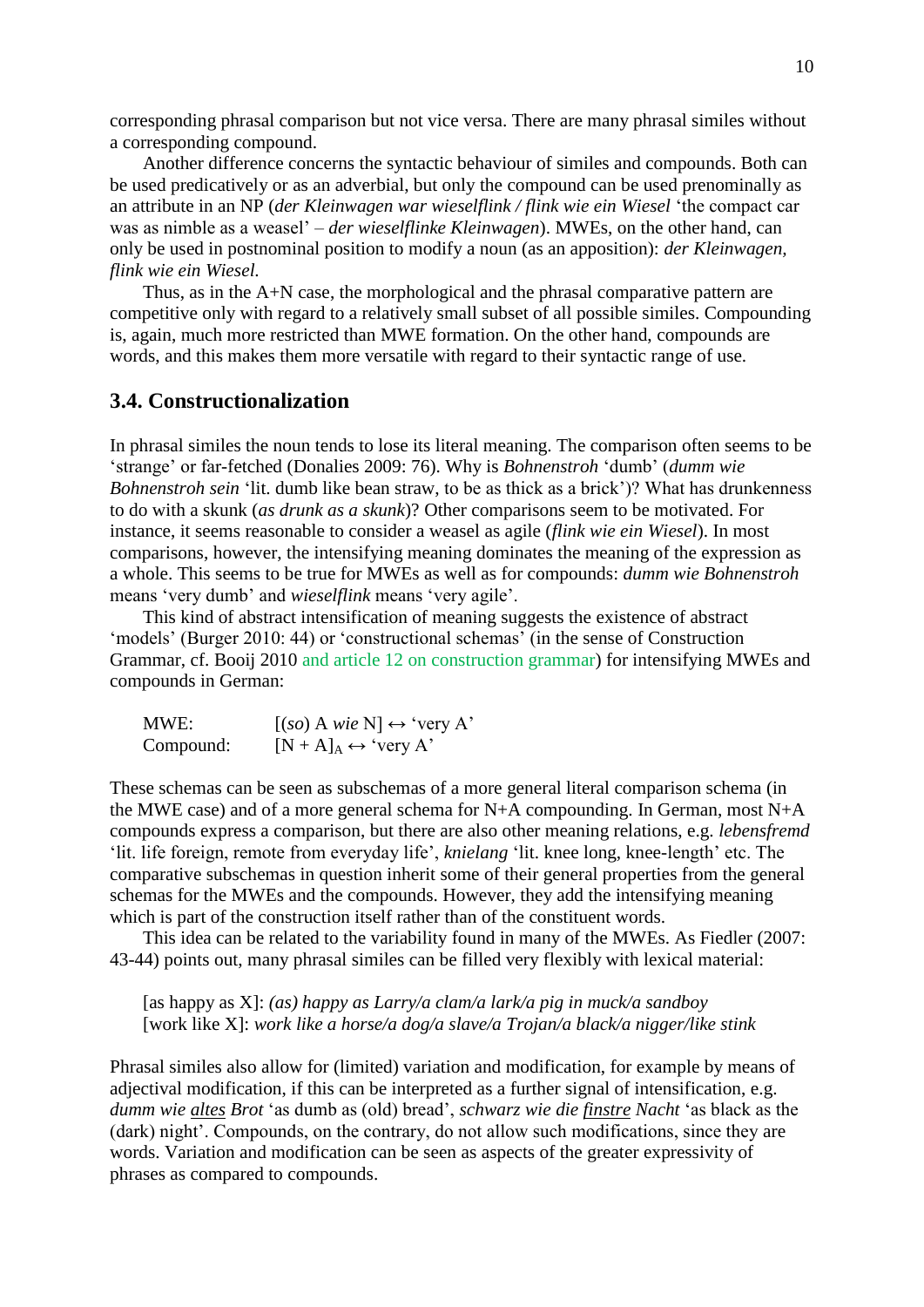The constructional meaning accounts for the fact that the meaning of a phrasal simile can be inferred even in the case of modified or unknown comparisons. Although a speaker/hearer does not always know the meaning of the noun someone/something is compared with, he or she is able to understand the meaning of the utterance. For instance, even without knowing the meaning of *Haubitze* "howitzer" it is obvious that somebody who is *blau/voll/betrunken wie eine Haubitze* 'lit. blue/full/drunk like a howitzer' is very drunk. The constructional schema also accounts for the interpretability of unknown loan translations like *besoffen wie ein Molch* (from *as drunk as a newt*) and of occasional ad hoc comparisons (*Nerven dünn wie Zahnseide*  "lit. nerves as thin as dental floss, nerves on edge"; Donalies 2009: 76). Newly-coined nonsense comparisons are also interpreted according to the constructional meaning, such as *er stinkt wie ein Gartenzwerg* 'lit. he stinks like a garden gnome, he stinks very much'.

Comparative compounds, on the other hand, also tend to lose the comparison as an element of their meaning when intensification becomes the central aspect of the compound"s semantics. N+A compounds expressing a gradation or intensification of the adjective usually go back to formations expressing a comparison. The German compound *stocksteif*, for example, got its meaning "very stiff" through the comparison *steif wie ein Stock* "as stiff as a stick". By analogy, new compounds with the constituent *stock* have been coined (cf. Fleischer and Barz 1995: 231): *stockblind* "stone-blind"*, stockkonservativ* "conservative to the core", *stockbürgerlich* "philistine to the core"*, stockkatholisch* "catholic to the core"*, stockreaktionär* "very unprogressive" etc. This use of *stock*- might also be related to the existence of adjectival participle *verstockt* 'obdurate' and related words. In any case, the literal meaning of the noun *Stock* has been lost. These adjectives can be accounted for by assuming a subschema of the one given above, in which the position of the N is lexically filled:  $[stock + A]_A \leftrightarrow 'very A$ extremely  $A / A$  to the core'.

The element *stock* is no longer (synchronically) identical to the noun *Stock*, it has become a 'prefixoid' or even a 'prefix' (for a discussion of the concept of 'affixoid', see, e.g. Stevens 2005). The comparison is no longer part of the meaning, so these compounds do not correspond to a MWE expressing a stereotyped comparison. In a case like this, the phrasal simile can be seen as a starting point for the development of a new morphological pattern. Through "univerbation", the comparison can be expressed by a compound. The compound becomes lexicalized, the meaning may become more abstract (intensification), and the relation to the meaning of the corresponding noun becomes opaque. Through the use in a series of compounds, the first element (the noun) is reinterpreted and eventually becomes a bound morpheme. Ultimately, this can change the status of the compounds in question. They are interpreted as instantiations of a productive derivational word-formation process rather than as examples of compounding.

Summing up, the developments outlined here strongly support the idea of a hierarchical lexicon, containing words, MWEs, constructions and constructional schemas on different levels of abstraction (cf. Jackendoff 2008, Booij 2010). Subschemas allow for generalizations of subsets of words and MWEs within a morphological category or within a certain phrasal construction. The examples presented here show that there is a functional overlap between syntax and morphology (or the lexicon). MWEs and compounds often share certain functions and meanings, but as a result of their different origin and structural status (syntactic phrase vs. morphological compound) they also differ with respect to their range of use. The two patterns compete such that it sometimes is not really possible to make a distinction between an MWE and a complex word, as in the case of English A+N constructions. The overall picture is, however, that MWEs and compounds are largely a complementary means for creating lexical units.

### **4. References**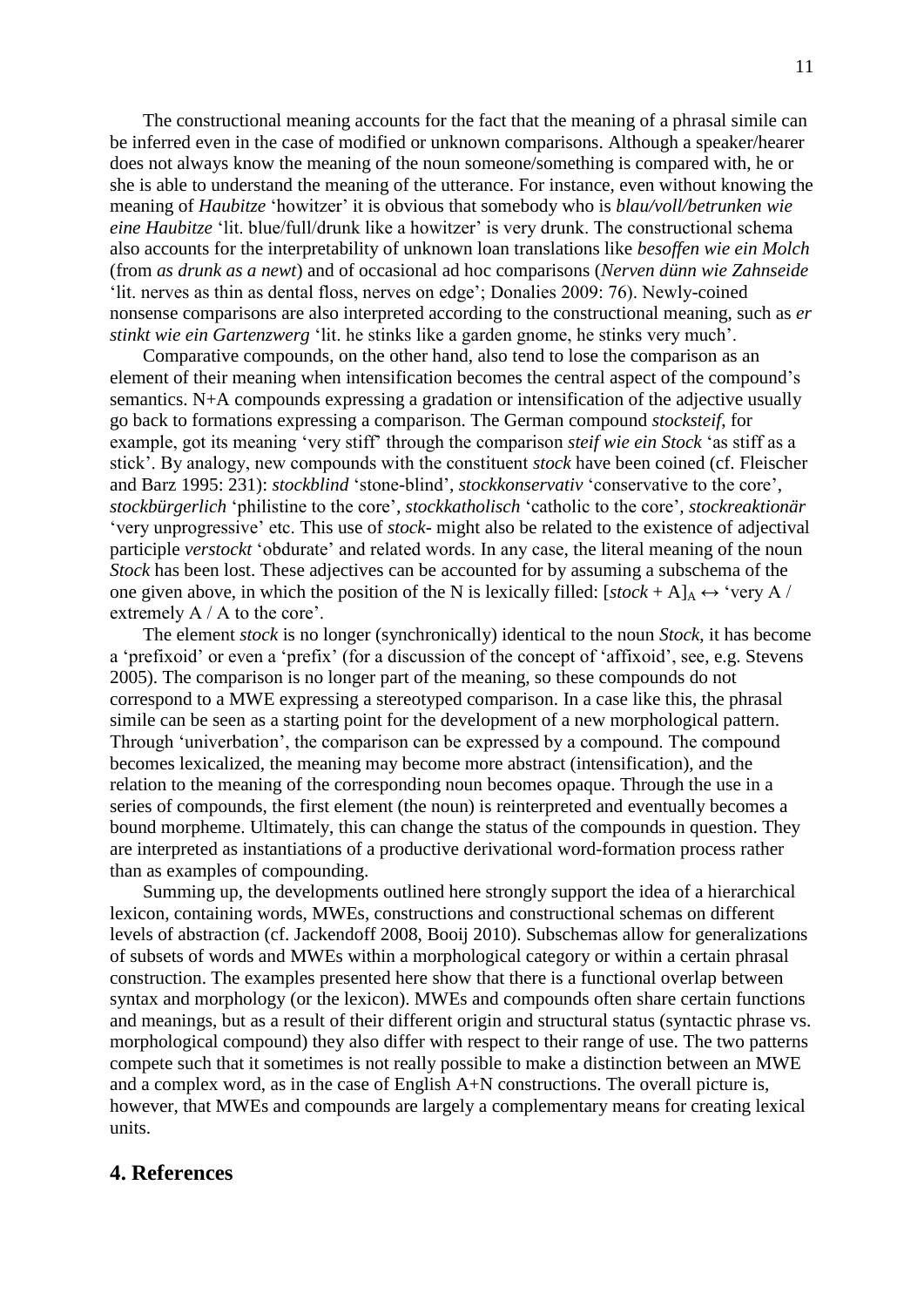Bartsch, Sabine 2004 *Structural and Functional Properties of Collocations in English: A Corpus Study of Lexical and Pragmatic Constraints on Lexical Co-occurrence*. Tübingen: Narr.

Barz, Irmhild 1988 Wortbildung und Nomination. *Zur Theorie der Wortbildung im Deutschen*, 19-24. Berlin: Akademie Verlag.

Barz, Irmhild 1996 Komposition und Kollokation. In: Clemens Knobloch and Burkhard Schaeder (eds.), *Nomination - fachsprachlich und gemeinsprachlich*, 127-146. Opladen: Westdeutscher Verlag.

Barz, Irmhild 2007 Wortbildung und Phraseologie. In: Harald Burger, Dimitrij Dobrovol"skij, Peter Kühn and Neal R. Norrick (eds.), *Phraseologie / Phraseology: An International Handbook*, vol. 1, 27–36. Berlin/New York: Mouton de Gruyter.

Biber, Douglas 2009 A corpus-driven approach to formulaic language in English: Multi-word patterns in speech and writing. *International Journal of Corpus Linguistics* 14: 275-311.

Booij, Geert 2002 Constructional idioms, morphology, and the Dutch lexicon. *Journal of Germanic Linguistics* 14: 301-329.

Booij, Geert 2009 Phrasal names: A constructionist analysis. *Word Structure* 2: 219-240.

Booij, Geert 2010 *Construction Morphology*. Oxford: Oxford University Press.

Burger, Harald 2010 *Phraseologie: Eine Einführung am Beispiel des Deutschen*. 4th ed. Berlin: Erich Schmidt.

Copestake, Anne, Fabre Lambeau, Aline Villavicencio, Francis Bond, Timothy Baldwin, Ivan Sag and Dan Flickinger 2002 Multiword expressions: linguistic precision and reusability. In: *Proceedings of the Third International Conference on Language Resources and Evaluation (LREC 2002)*, 1941-1947. Las Palmas, Canary Islands.

Croft, William 2001 *Radical construction grammar*. Oxford: Oxford University Press.

Dobrovol"skij, Dimitrij 1997 *Idiome im mentalen Lexikon: Ziele und Methoden der kognitivbasierten Phraseologieforschung*. Trier: Wissenschaftlicher Verlag.

Dobrovol"skij, Dmitrij 1988 *Phraseologie als Objekt der Universalienlinguistik*. Leipzig: VEB Verlag Enzyklopädie.

Donalies, Elke 2009 *Basiswissen deutsche Phraseologie*. Tübingen/Basel: Francke.

Downing, Pamela 1977 On the creation and use of English compound nouns. *Language* 53: 810-842.

Erman, Britt and Beatrice Warren 2000 The idiom principle and the open choice principle. *Text - Interdisciplinary Journal for the Study of Discourse* 20: 29-62.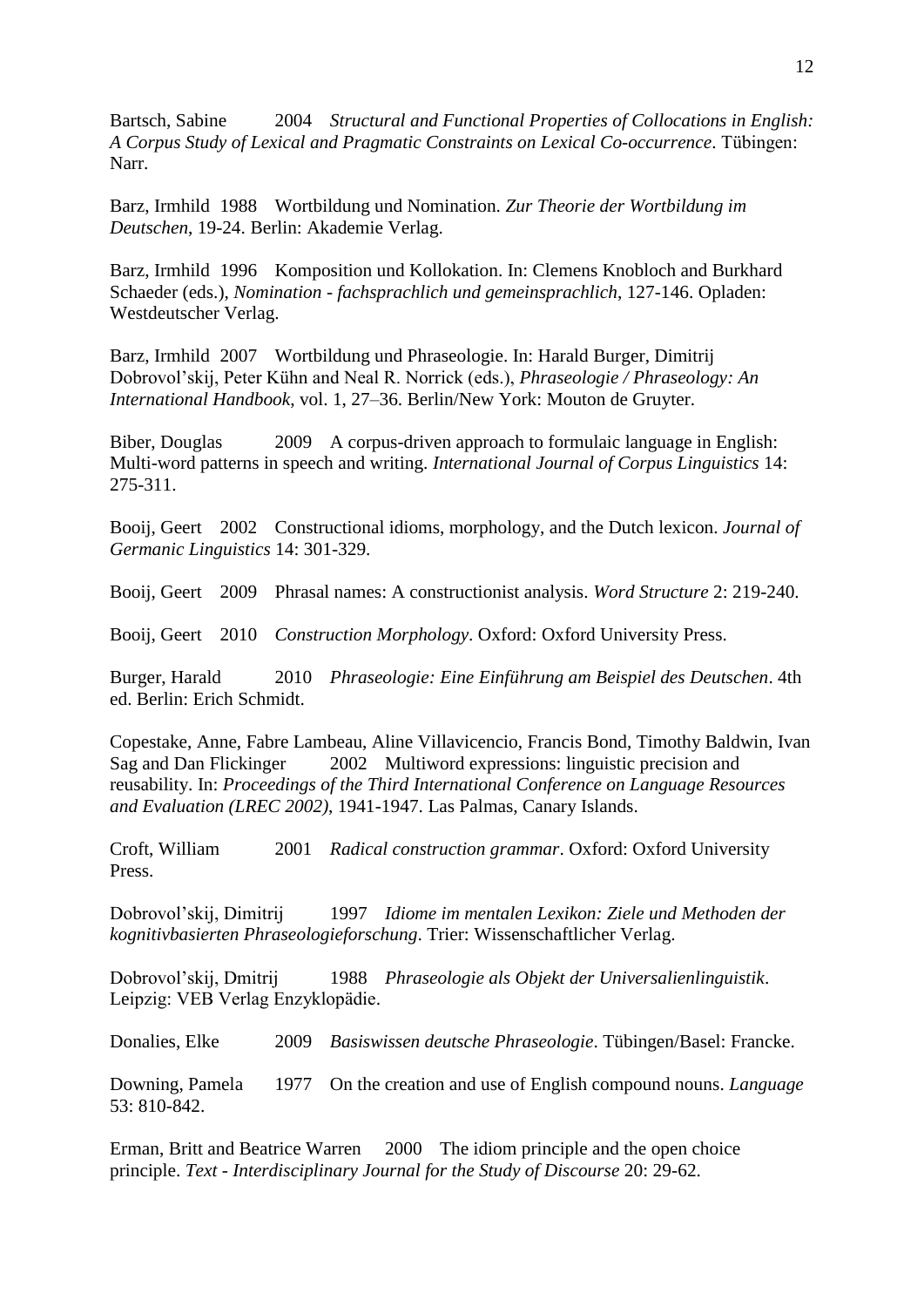Ernst, Thomas 1981 Grist for the linguistic mill: Idioms and "extra" adjectives. *Journal of Linguistic Research* 1: 51-68.

Fellbaum, Christiane 2011 Idioms and collocations. In: Claudia Maienborn, Klaus von Heusinger and Paul Portner (eds.), *Semantics: An International Handbook*, vol. 1, 441-456. Berlin/New York: Mouton de Gruyter.

Fellbaum, Christiane and Ekaterini Stathi 2006 Idiome in der Grammatik und im Kontext: Wer brüllt hier die Leviten? In: Kristel Proost and Edeltraut Winkler (eds.), *Von* Intentionalität zur Bedeutung konventionalisierter Zeichen: Festschrift für Gisela Harras zum *65. Geburtstag*, 125-146. Tübingen: Narr.

Fiedler, Sabine 2007 *English Phraseology: a Coursebook*. Tübingen: Narr.

Fillmore, Charles J., Paul Kay and Mary Catherine O"Connor 1988 Regularity and idiomaticity in grammatical constructions. *Language* 64: 501-538.

Fleischer, Wolfgang 1982 *Phraseologie der deutschen Gegenwartssprache*. Leipzig, VEB Bibliographisches Institut.

Fleischer, Wolfgang 1992 Konvergenz und Divergenz von Wortbildung und Phraseologisierung. In: Jarmo Korhonen (ed.), *Phraseologie und Wortbildung - Aspekte der Lexikonerweiterung*, 53-65. Tübingen: Niemeyer.

Fleischer, Wolfgang 1996 Phraseologische, terminologische und onymische Wortgruppen als Nominationseinheiten. In: Clemens Knobloch and Burkhard Schaeder (eds.), *Nomination, fachsprachlich und gemeinsprachlich*, 147-170. Opladen: Westdeutscher Verlag.

Fleischer, Wolfgang 1996a Zum Verhältnis von Wortbildung und Phraseologie im Deutschen. In: Jarmo Korhonen (ed.), *Studien zur Phraseologie des Deutschen und des Finnischen II*, 333-344. Bochum: Brockmeyer.

Fleischer, Wolfgang 1997 *Phraseologie der deutschen Gegenwartssprache*. 2., durchgesehene und ergänzte Auflage. Tubingen: Niemeyer.

Fleischer, Wolfgang 1997a Das Zusammenwirken von Wortbildung und Phraseologisierung in der Entwicklung des Wortschatzes. In: Rainer Wimmer und Franz-Josef Berens (eds.), *Wortbildung und Phraseologie*, 9-24. Tübingen: Narr.

Fleischer, Wolfgang and Irmhild Barz 1995 *Wortbildung der deutschen Gegenwartssprache*. 2. durchgesehene und ergänzte Auflage. Tübingen: Niemeyer.

Fraser, Bruce 1970 Idioms with a transformational grammar. *Foundations of Language* 6: 22-42.

Gibbs, Raymond W. and Herbert L. Colston 2007 Psycholinguistic aspects of phraseology: American tradition. In: Harald Burger, Dmitrij Dobrovol"skij, Peter Kühn and Neal R. Norrick (eds.), *Phraseologie / Phraseology: An International Handbook*, vol. 2, 819- 836. Berlin/New York: Mouton de Gruyter.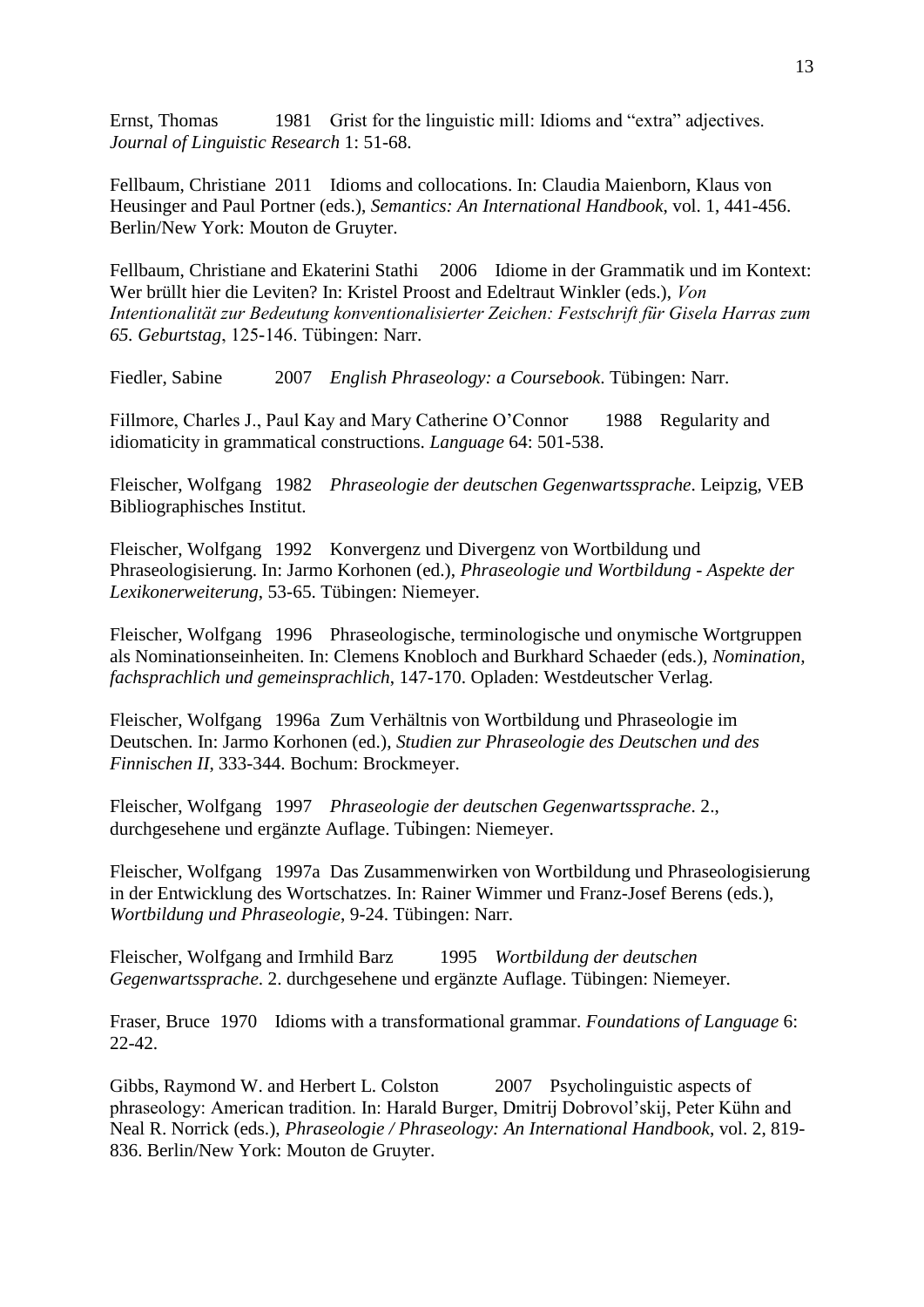Giegerich, Heinz J. 2005 Associative adjectives in English and the lexicon-syntax interface. *Journal of Linguistics* 41: 571-591.

Goldberg, Adele 1995 *Constructions: a construction grammar approach to argument structure*. Chicago: University of Chicago Press.

Goldberg, Adele 2006 *Constructions at work: the nature of generalization in language*. Oxford: Oxford University Press.

Granger, Sylviane and Magali Paquot 2008 Disentangling the phraseological web. In: Sylviane Granger and Fanny Meunier (eds.), *Phraseology. An interdisciplinary perspective*, 27-49. Amsterdam/Philadelphia: Benjamins.

Gries, Stefan Th. 2008 Phraseology and linguistic theory: a brief survey. In: Sylviane Granger and Fanny Meunier (eds.), *Phraseology. An interdisciplinary perspective*, 3-25. Amsterdam/Philadelphia: Benjamins.

Häcki Buhofer, Annelies 2007 Psycholinguistic aspects of phraseology: European tradition. In: Harald Burger, Dmitrij Dobrovol"skij, Peter Kühn and Neal R. Norrick (eds.), *Phraseologie / Phraseology: An International Handbook*, vol. 2, 836-853. Berlin/New York: Mouton de Gruyter.

H usermann, Jürg 1977 *Phraseologie: Hauptprobleme der deutschen Phraseologie auf der Basis sowjetischer Forschungsergebnisse*. Tübingen: Niemeyer.

Heid, Ulrich 2007 Computational linguistic aspects of phraseology II. In: Harald Burger, Dmitrij Dobrovol"skij, Peter Kühn and Neal R. Norrick (eds.), *Phraseologie / Phraseology*, vol. 2, 1036-1044. Berlin/New York: Mouton de Gruyter.

Heid, Ulrich 2008 Computational phraseology In: Sylviane Granger und Fanny Meunier (eds.), *Phraseology. An interdisciplinary perspective*, 337-360. Amsterdam/Philadelphia: Benjamins.

Hüning, Matthias 2010 Adjective + noun constructions between syntax and word formation in Dutch and German. In: Alexander Onysko and Sascha Michel (eds.), *Cognitive Perspectives on Word Formation*, 195-215. Berlin/New York: Mouton de Gruyter.

Jackendoff, Ray 1995 The Boundaries of the lexicon. In: Martin Everaert, Erik-Jan Van der Linden, André Schenk and Rob Schreuder (eds.), *Idioms structural and psychological perspectives*, 133-165. Hillsdale (New Jersey): L. Erlbaum.

Jackendoff, Ray 1997 Twistin" the night away. *Language* 73: 534-559. Jackendoff, Ray 2002 *Foundations of language*. Oxford: Oxford University Press. Jackendoff, Ray 2008 Construction after construction and its theoretical challenges. *Language* 84: 8-28.

Lambrecht, Knud 1984 Formulaicity, Frame Semantics, and Pragmatics in German Binomial Expressions. *Language* 60: 753-796.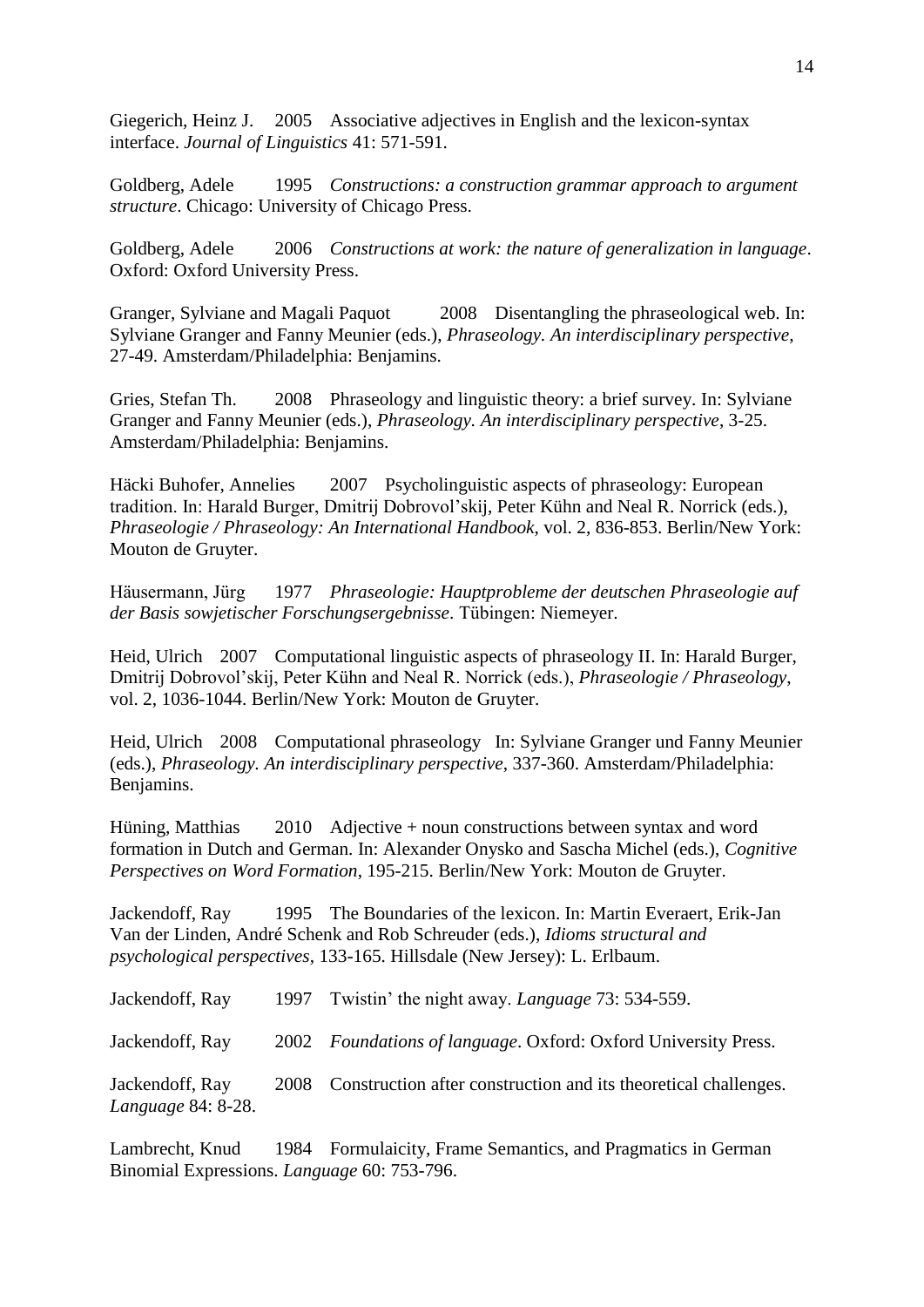Langacker, Ronald 1987 *Foundations of cognitive grammar. Volume I: Theoretical Prerequisites*. Stanford CA: Stanford University Press.

Langacker, Ronald 1991 *Foundations of cognitive grammar. Volume II: Descriptive applications*. Stanford CA: Stanford University Press.

Masini, Francesca 2005 Multi-word expressions between syntax and the lexicon: the case of Italian verb-particle constructions. *SKY Journal of Linguistics* 18: 145-173.

Masini, Francesca 2009 Phrasal lexemes, compounds and phrases: A constructionist perspective. *Word Structure* 2: 254-271.

Moon, Rosamund 1998 *Fixed expressions and idioms in English: A corpus-based approach*. Oxford/New York: Clarendon Press.

Moon, Rosamund 2007 Corpus linguistic approaches with English corpora. In: Harald Burger, Dmitrij Dobrovol"skij, Peter Kühn and Neal R. Norrick (eds.), *Phraseologie / Phraseology: An International Handbook*, vol. 2, 1045-1059. Berlin/New York: Mouton de Gruyter.

Newmeyer, Frederick 1974 The regularity of idiom behaviour. *Lingua* 34: 327-342.

Nunberg, Geoffrey, Ivan Sag and Thomas Wasow 1994 Idioms. *Language* 70: 491-538.

Poß, Michaela 2010 *Under Construction: Cognitive and Computational Aspects of Extended Lexical Units*. Utrecht: LOT.

Renouf, Antoinette and John Sinclair 1991 Collocational frameworks in English. In: Karin Aijmer and Bengt Altenberg (eds.), *English Corpus Linguistics*, 128-143. London/New York: Longman.

Riehemann, Susanne Z. 2001 A constructional approach to idioms and word formation*.* Ph.D. dissertation. Stanford University.

Sadler, Louisa and Douglas J. Arnold 1994 Prenominal adjectives and the phrasal/lexical distinction. *Journal of Linguistics* 30: 187-226.

Sag, Ivan, Timothy Baldwin, Francis Bond, Anne Copestake and Dan Flickinger 2002 Multiword expressions: A pain in the neck for NLP. In: *Proceedings of the Third International Conference on Intelligent Text Processing and Computational Linguistics,* 1-15. Mexico City.

Sailer, Manfred 2007 Corpus linguistic approaches with German corpora. In: Harald Burger, Dmitrij Dobrovol"skij, Peter Kühn and Neal R. Norrick (eds.), *Phraseologie / Phraseology: An International Handbook*, vol. 2, 1060-1071. Berlin/New York: Mouton de Gruyter.

Schlücker, Barbara and Ingo Plag 2011 Compound or phrase? Analogy in naming. *Lingua* 121: 1539-1551.